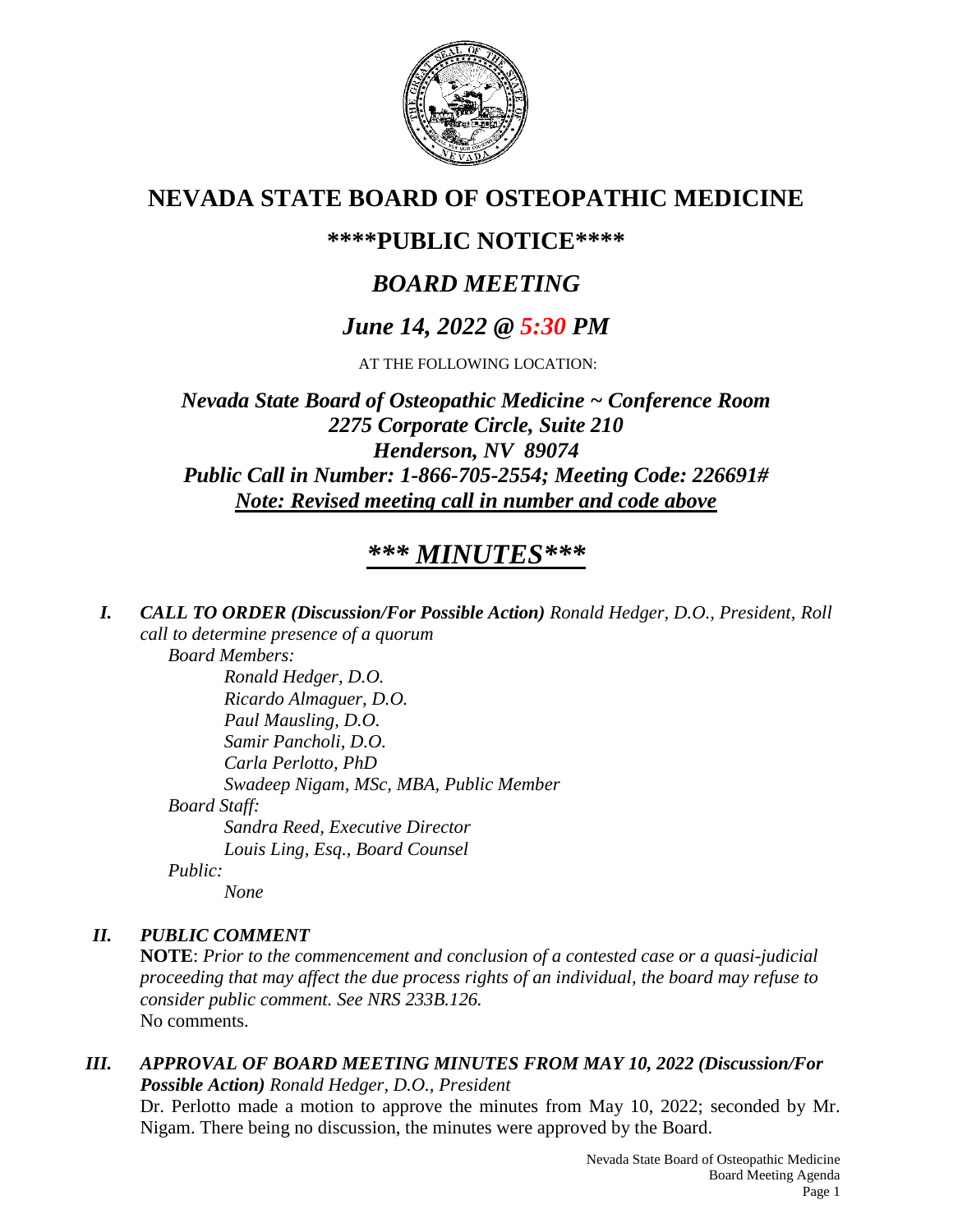## *IV. CONSENT AGENDA TO GRANT LICENSURE FOR OSTEOPATHIC PHYSICIANS, PHYSICIAN ASSISTANTS, SPECIAL EVENT AND SPECIAL LICENSES*

*(Discussion/For Possible Action) Ronald Hedger, D.O., President Under this item the Board may consider the recommendations of the Executive Director and/or President/Vice President to grant licensure to the below listed applicants. The Board may remove any applicant's name from the consent motion but may not discuss the contents of the application for licensure without the applicant present following proper notice pursuant to the open meeting law.*

#### **Osteopathic Physician Name Specialty**

*Margarita Akopian, D.O. Psychiatry Trenton Argyle, D.O. Family Medicine Erik Bjorndal, D.O. Psychiatry Chrissy Capati, D.O. Family Medicine Alex Chao, D.O. Endocrinology Julia Christopher, D.O. Critical Care – Pulmonary Lauren Delgado Hardegree, D.O. Radiology Raminder Dhillon-Acosta, D.O. Radiology, Diagnostic Hui Feng, D.O. Internal Medicine Brett Florie, D.O. Anesthesiology Wendy Hagen, D.O. Family Medicine Lana Jesic, D.O. General Surgery Kimbely Lau, D.O. Psychiatry Paul Lewis, II, D.O. General Surgery Morgan Light, D.O. OB/GYN Melanie Markarian, D.O. Pathology – Anatomic/Clinical Aishah Najam, D.O. Pediatrics Nunzio Pagano, II, D.O. Internal Medicine Allison Patten, D.O. Critical Care – Pediatrics Nina Parikh, D.O. Psychiatry William Quach, D.O. Pediatrics Tritia Schostak, D.O. Internal Medicine Tanya Sibrava, D.O. Internal Medicine Jacob Sprano, D.O. Family Medicine Lisa Tomsak, D.O.* Addiction Medicine *Jesse Tran, D.O. Emergency Medicine Jessica Wang, D.O. Pediatrics Kimberly Wisecup, D.O. Pediatrics*

*Manushak Avanesyan, PA-C Jawad Jilani, D.O. Anna Karenina Cammilleri, PA-C Govind Koka, D.O. Aaron McCook, PA-C Richard Winkelmann, D.O.*

### *Effective 07/01/2022 Osteopathic Physician Name Specialty Caleb Anderson, D.O. Emergency Medicine*

*David Asfour, D.O. Internal Medicine Annie Au, D.O. Emergency Medicine Jeffrey Burton, D.O. Internal Medicine Kenneth Chang, D.O. Emergency Medicine*

*Megan Strickland, D.O. Emergency Medicine – Pediatrics*

### *Physician Assistant Supervising Physician*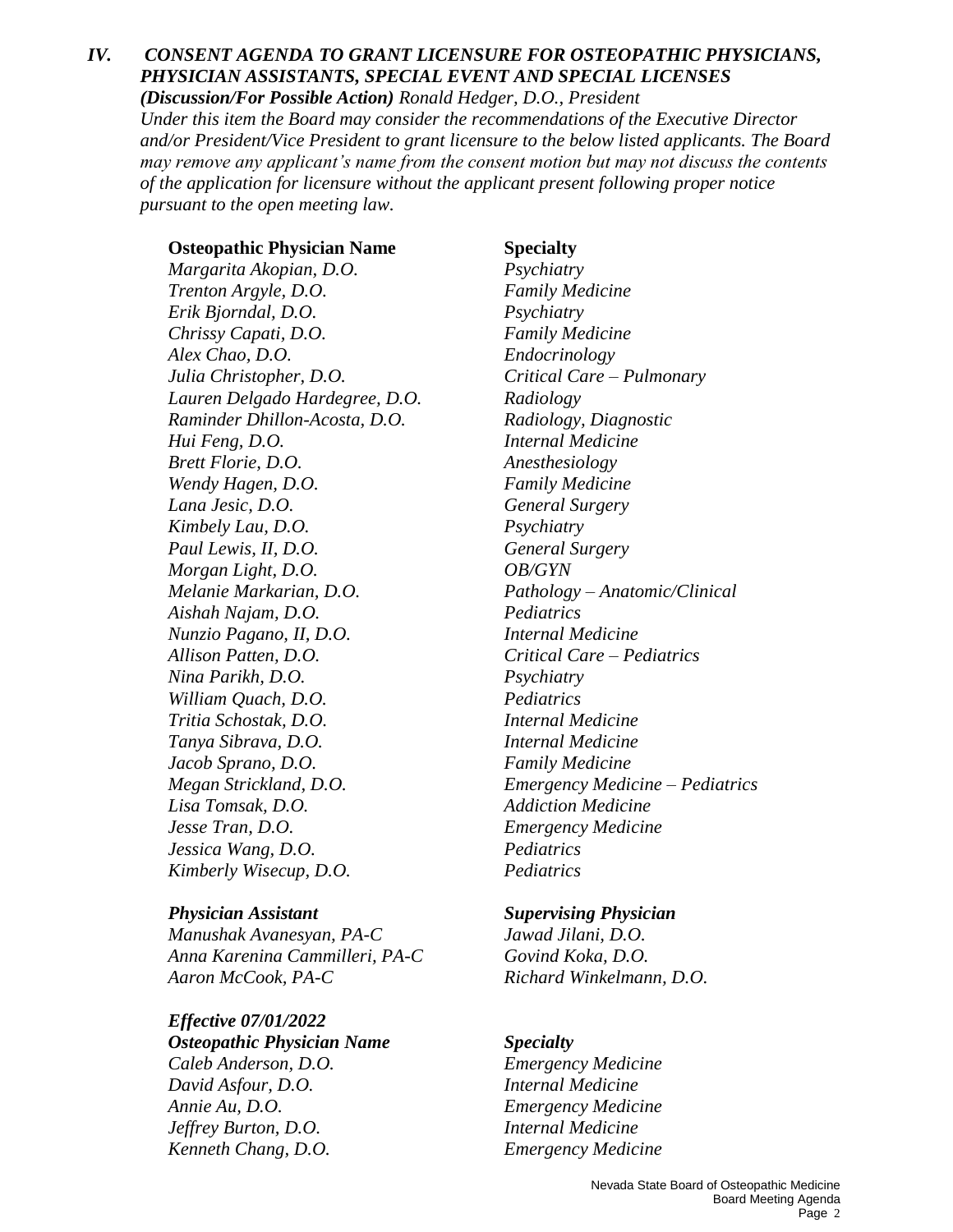*Mohamad Dabbagh, D.O. Psychiatry Yalda Eslami, D.O. Critical Care – Pulmonary Nathan Giles, D.O. Pediatrics Brant Hafen, D.O. Internal Medicine Morgan Jensen, D.O. Emergency Medicine Patrick Keefe, D.O. Family Medicine Mihaela Missel, D.O. Internal Medicine Adam Purviance, D.O. Family Medicine Michael Rushton, Jr., D.O. Emergency Medicine Thomas Sellers, D.O. Family Medicine Ewelina Skomorochow, D.O. Endocrinology Jarom Spencer, D.O. Family Medicine Ankeet Vakharia, D.O. Internal Medicine*

#### *Special Licenses NRS.633.411:*

*Anjali Agrwal, D.O. UNLV - Pediatrics Rachel Baldwin, D.O. Mountain View - OBGYN Annette Eom, D.O. UNLV – Internal Medicine Samuel Grover, D.O. UNLV – Psychiatry Hamza Hansoti, D.O. Southern Hills - Neurology Michael Hower, D.O. UNLV – Psychiatry India Kohli, D.O. Southern Hills – Neurology Lu-Yi Kang, D.O. UNLV – Internal Medicine Adam Khattak, D.O. UNLV – Internal Medicine Chris Martin Manuel, D.O. UNLV – Internal Medicine Cassandra McDiarmid, D.O. Mountain View – OBGYN Valerie Mendez, D.O. Mountain View - OBGYN Lior Mitnik, D.O. UNLV – Pediatrics Benjamin Moyer, D.O. Valley – Orthopedic Surgery Sarin Pakhdikian, D.O. UNLV – Psychiatry Arianna Palermini, D.O. UNLV – Psychiatry Alexander Pavini, D.O. UNLV – Pediatrics Josue Portillo, D.O. UNLV – Critical Care Chelsea Prollamante, D.O. UNLV – Pediatrics Nazia Rahman, D.O. UNLV – Psychiatry Kyle Ramsay, D.O. UNLV – Psychiatry Jie Ren, D.O. UNLV – Internal Medicine Skylar Riggs, D.O. UNLV – Emergency Medicine Michael Samuels, D.O. UNLV – Pediatrics Vijay Singh, D.O. UNLV – Psychiatry Aaron Trent, D.O. UNLV – Psychiatry Scott Turnball, D.O. UNLV – Internal Medicine*

*Michael Biggs, D.O. Mountain View – Anesthesiology Thomas Boeding, D.O. Mountain View – Diagnostic Radiology John Botts, D.O. Mountain View – Diagnostic Radiology Garrett Clement, D.O. Mountain View – General Surgery Nathan Ebiya, D.O. Mountain View - Anesthesiology Monika Hedni, D.O. Mountain View - Anesthesiology Velinda Liao, D.O. Mountain View – Anesthesiology Kendra Madaras-Kelly, D.O. UNLV – Emergency Medicine*

*Bahar Rohani, D.O. Mountain View – Anesthesiology Zachary Stanek, D.O. Mountain View – General Surgery*

*Alexis Taylan, D.O. Mountain View – Anesthesiology*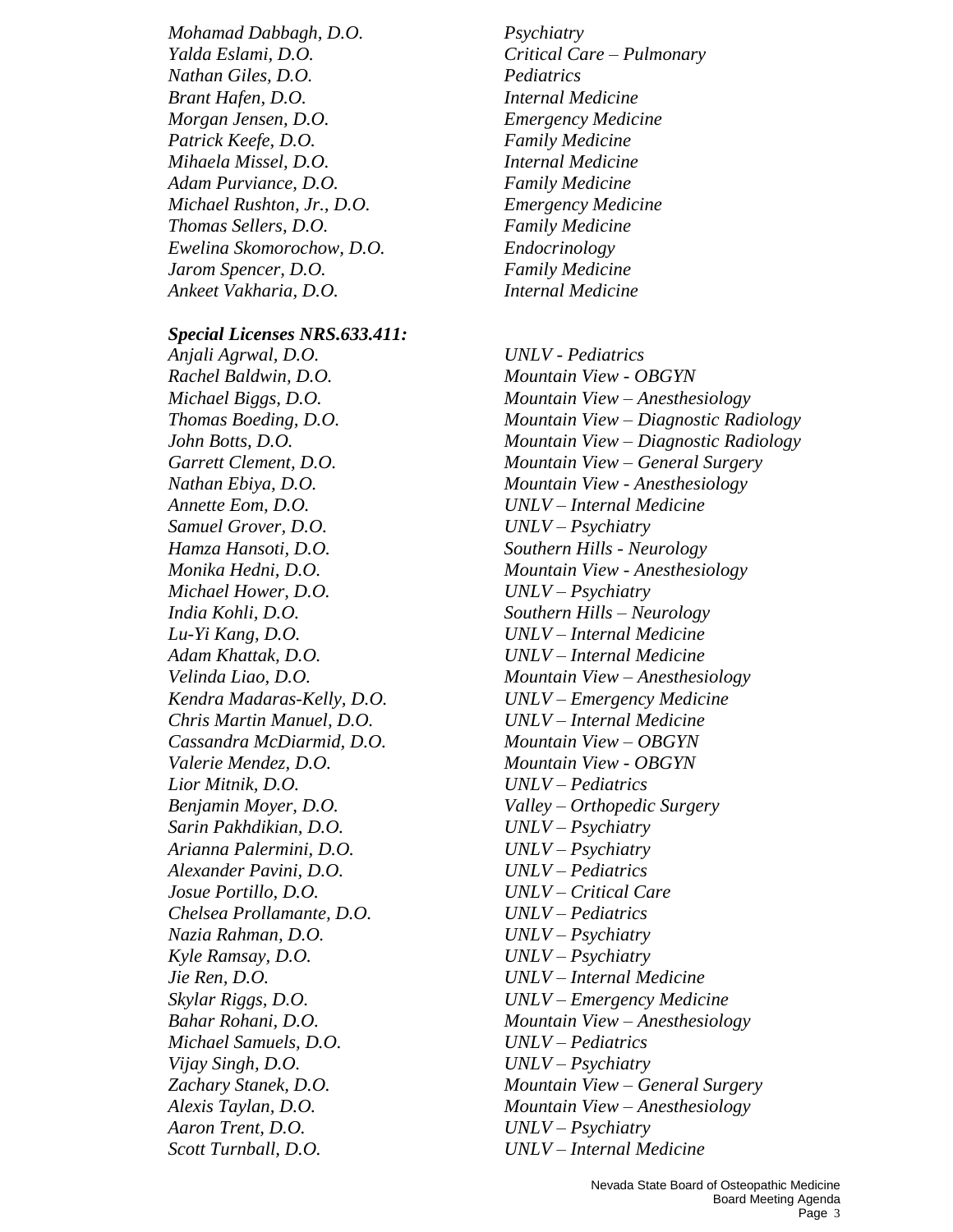*Cbristopher Weatherly, D.O. UNLV – Family Medicine*

*Tahne Vongsavath, D.O. UNLV – Internal Medicine*

Mr. Nigam made a motion to approve the licensees as written; seconded by Dr. Perlotto. There being no discussion, the Board approved licensure.

- *V. CONSIDERATION OF AND ACTION REGARDING ANNUAL BUDGET AND RESERVE POLICY, (Discussion/For Possible Action) Ronald Hedger, D.O., President* Ms. Reed presented the proposed annual budget for 2022-2023 and reviewed the Board's reserve policy with the Board. Dr. Mausling made a motion to approve the budget and reserve policy as written; seconded by Dr. Perlotto. There being no opposition, the motion passed.
- *VI. CONSIDERATION/ACTION REGARDING PAY RECOMMENDATIONS FOR BOARD STAFF, INCLUDING ADJUSTMENTS TO THE PUBLIC EMPLOYEES*

*RETIREMENT SYSTEM (PERS), NOTE: The Board may go into closed session pursuant to NRS 241.030 to move to a closed session because the discussion may involve a staff member's character, alleged misconduct, professional competence, or similar items (Discussion/For Possible Action) Ronald Hedger, D.O., President*

Ms. Reed noted she researched COLA adjustments by other boards and state organizations and the amounts vary. The CPI is 8.3%. Ms. Reed praised the staff, stating they all work hard and noting the office remains understaffed. Dr. Hedger made a motion to set a five percent (5%) COLA increase and a merit increase determined by the Executive Director with a five percent (5%) cap, seconded by Dr. Mausling. There being no opposition, the motion passed.

## *VII. CONDUCT ANNUAL REVIEW FOR EXECUTIVE DIRECTOR, INCLUDING*

*POTENTIAL ADJUSTMENT TO SALARY), NOTE: The Board may not discuss the Executive Director's character, alleged misconduct, professional competence, or similar items in closed session (Discussion/For Possible Action) Ronald Hedger, D.O., President* Ms. Reed provided a self-assessment to the Board. Dr. Hedger noted the Board has been running well and agrees with Ms. Reed's self-assessment. Dr. Perlotto agreed and stated Ms. Reed has been an asset to the Board. Dr. Hedger made a motion to set a five percent (5%) COLA increase and a five percent (5%) merit increase, seconded by Mr. Nigam. There being no opposition, the motion passed.

## *VIII. EXECUTIVE DIRECTOR'S REPORT*

- *a. Financial Statements* Ms. Reed noted the regular financial statements were provided, and the June statements will be provided in August after the fiscal year finishes.
- *b. Licensing* Licensing numbers continue to go up, and may increase further after July 1, when the initial licensing fees are waived.
- *c. Comments* 
	- *i.* The office lease renewal was approved by the Nevada Board of Examiners. The new lease begins July 1, 2022.
	- *ii.* The Governor noted in the Health Provider Summit Report under the Innovations section, the Board waived initial licensing fees.

## *IX. LEGAL REPORT (Discussion/For Possible Action) by Louis Ling, Board Counsel and/or Chricy Harris, Deputy Attorney General*

Mr. Ling announced that he will be semi-retiring at the end of August and will not renew his contract with the Board when it expires the end of August 2022. Dr. Heger thanked Mr. Ling for his years of work with the Board. The Board will work with Ms. Harris at the Attorney General's Office. Mr. Ling will provide to Ms. Reed and Board Members a list of Board Counsel names to possibly serve the Board after his departure.